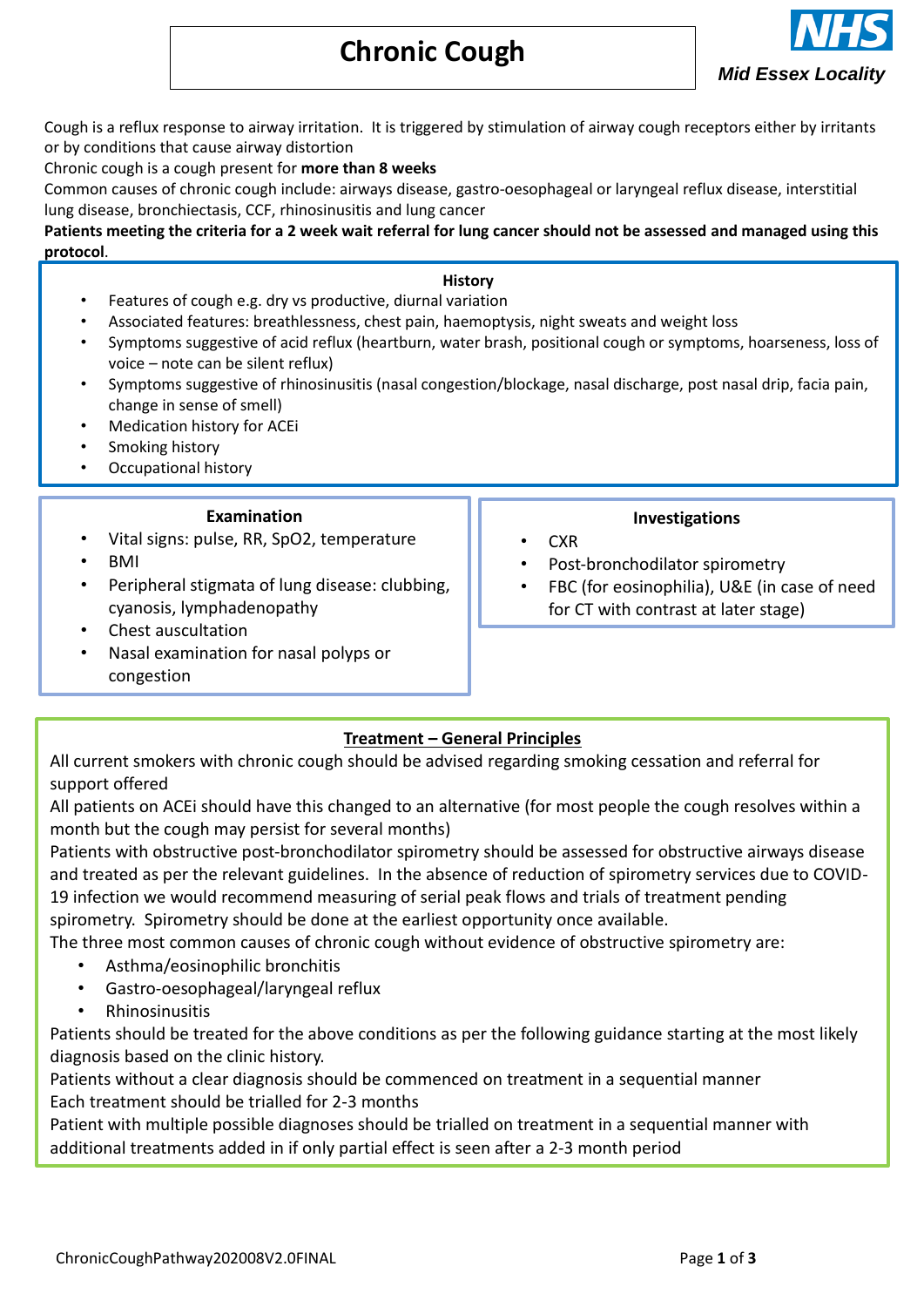

# **Gastro-Oesophageal Reflux Disease**

- Reflux can occur without any symptoms
- Gastro-oesophageal symptoms as well as cough include heartburn, water brash, cough associated with food intake, cough on stopping forwards or lying down
- Laryngo-pharyngeal reflux symptoms as well as cough include hoarseness, loss of voice, globus, unusual throat symptoms
- Patients should be offered lifestyle advice as well as pharmacological therapy.
- **Recommended pharmacological therapy would be omeprazole 40mg bd (reduce after 4-6 weeks) +/- Peptac after meals (can be purchased over the counter)**
- **Lifestyle advice includes weight reduction, alcohol avoidance, avoidance of spicy foods and caffeine, low fat diet, smoking cessation advice and head of the bed being propped up.**

# **Rhinosinusitis**

- Rhinosinusitis is inflammation involving the nasal passages, sinuses or both
- Rhinosinusitis can be allergic or non-allergic, seasonal or perennial
- Common symptoms as well as cough include nasal congestion/blockage, nasal discharge, post nasal drip, throat clearing, facial pain and change in sense of smell
- For allergic rhinitis, allergen avoidance should be recommended if possible
- **Recommended pharmacological therapy would include intranasal steroid e.g. Beclometasone nasal spray (50mcg/spray) 2 sprays each nostril twice a day or Mometasone nasal spray (50mcg/spray) 2 sprays each nostril once daily increasing up to 4 sprays in each nostril daily if necessary +/- an antihistamine if possibility of allergic rhinosinusitis**

## **Cough variant Asthma/ Eosinophilic Bronchitis**

- The patient may not have classical features of asthma and cough may be the only symptom
- Spirometry /peak flow measurements may be normal with no evidence of airways obstruction
- FeNO if available, would be raised in eosinophilic bronchitis
- Responds to inhaled corticosteroids
- **Recommended pharmacological treatment would be an ICS at 400mcg BDP equivalent (medium/moderate ICS) See [Asthma guidance](https://midessexccg.nhs.uk/medicines-optimisation/clinical-pathways-and-medication-guidelines/chapter-3-respiratory-system-2/258-chronic-asthma-in-adults-july-2013-1/file)**

## **Referral to Secondary Care**

- Patients who meet the 2ww referral criteria should be referred via the 2ww lung cancer pathway
- Patients with suspected bronchiectasis or interstitial lung disease based on radiological findings or clinical assessment should be referred as a routine referral to the respiratory team. HRCT scans can be requested by primary care within Mid Essex CCG prior to referral
- Patients with chronic cough with no evidence of the above should have investigations as listed and follow the treatment protocol in a sequential manner.
- Treatment failure having followed this treatment protocol warrants a referral to secondary care.
- If the information provided when the patient is referred does not suggest appropriate investigations or trials of treatment then the referral may be returned to primary care with advice for investigation and treatment as above.
- There are limited further treatment options which may include low dose opiates, brompheniramine or gabapentin. These treatments should only be considered following secondary care review.
- Brompheniramine prescribing should remain in secondary care.
- A small number of patients may be referred for cough suppression techniques.